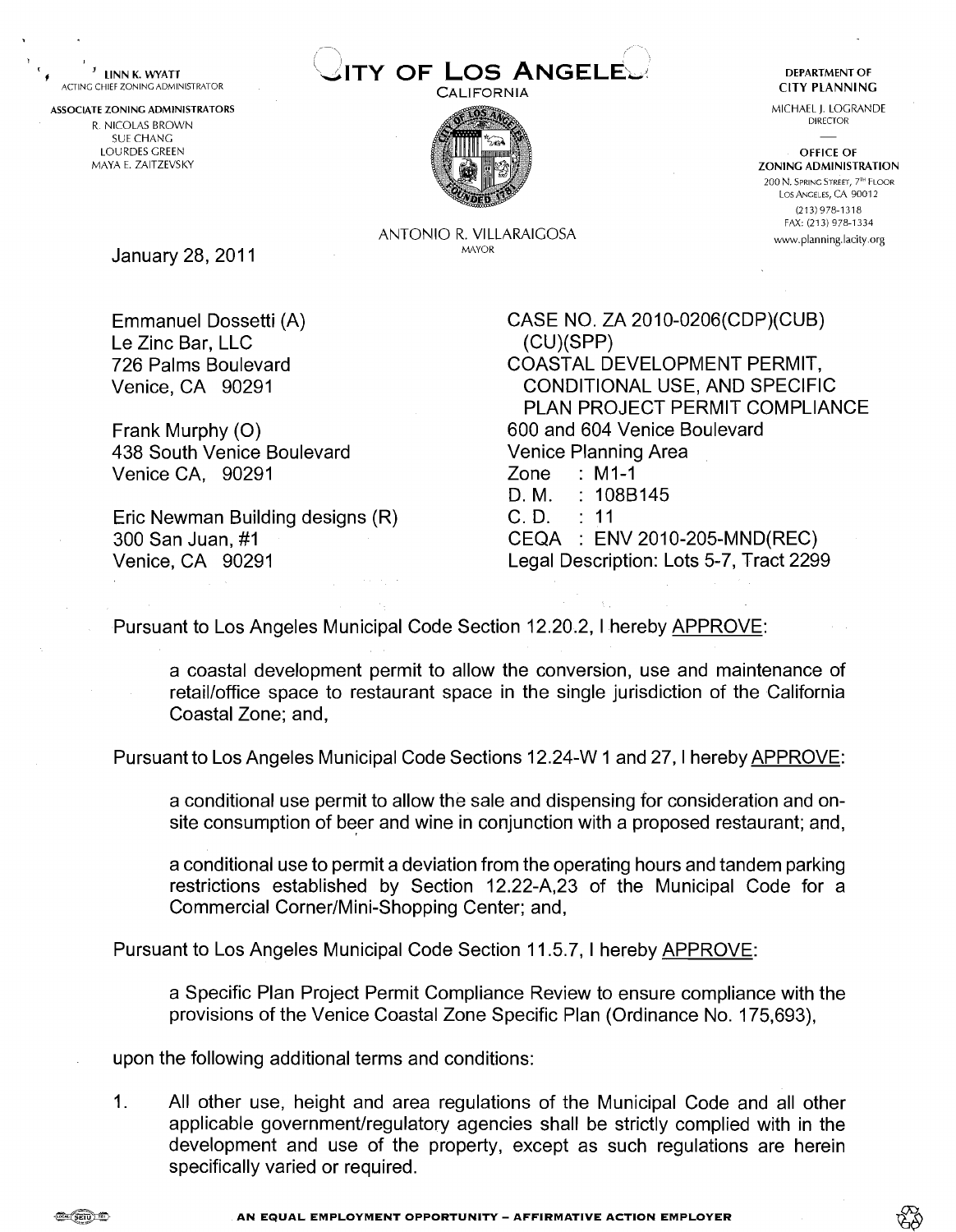# $\overrightarrow{C}$  CASE NO. ZA 2010-020b (CDP)(CUB)(CU)(SPP) PAGE 2

- $2.$ The use and development of the property shall be in substantial conformance with the plot plan submitted with the application and marked Exhibit "A", except as may be revised as a result of this action.
- $3.$ The authorized use shall be conducted at all times with due regard for the character of the surrounding district, and the right is reserved to the Zoning Administrator to impose additional corrective Conditions, if, in the Administrator's opinion, such Conditions are proven necessary for the protection of persons in the neighborhood or occupants of adjacent property.
- $4.$ All graffiti on the site shall be removed or painted over to match the color of the surface to which it is applied within 24 hours of its occurrence.
- 5. A copy of the first pqge of this grant and all Conditions and/or any subsequent appeal of this grant and its resultant Conditions and/or letters of clarification shall be printed on the building plans submitted to the Zoning Administrator and the Department of Building and Safety for purposes of having a building permit issued.
- 6. The applicant shall defend, indemnify and hold harmless the City, its agents, officers, or employees from any claim, action, or proceeding against the City or its agents, officers, or employees to attack, set aside, void or annul this approval which action is brought within the applicable limitation period. The City shall promptly notify the applicant of any claim, action, or proceeding and the City shall cooperate fully in the defense. If the City fails to promptly notify the applicant of any claim action or proceeding, or if the City fails to cooperate fully in the defense, the applicant shall not thereafter be responsible to defend, indemnify, or hold harmless the City.
- 7. Maximum seating for the restaurant shall not exceed 75 seats, of which a maximum of 29 seats are permitted in an outdoor patio on private property. No seating has been requested or approved herein on any public right-of-way.
- 8. The maximum square footage of the indoor portion of the restaurant shall not exceed 1,445 square feet. An outdoor patio area with a maximum of 296 square feet is permitted.
- 9. Hours of operation shall not exceed 6 a.m. to 12:30 a.m., Sunday through Wednesday and 6 a.m. to 2 a.m. Thursday through Saturday.
- $10.$ No after hours use of the premises is permitted. No cover charge or admission fee is permitted.
- $11.$ No jukebox, no disc jockey, karaoke or other form of live entertainment is permitted, except that a maximum of four acoustic musicians are permitted indoors only subject to a Café/Entertainment permit being obtained from the Police Commission, as applicable.
- $12.$ No pool tables or coin operated electronic, video or mechanical amusement devices shall be maintained on the premises.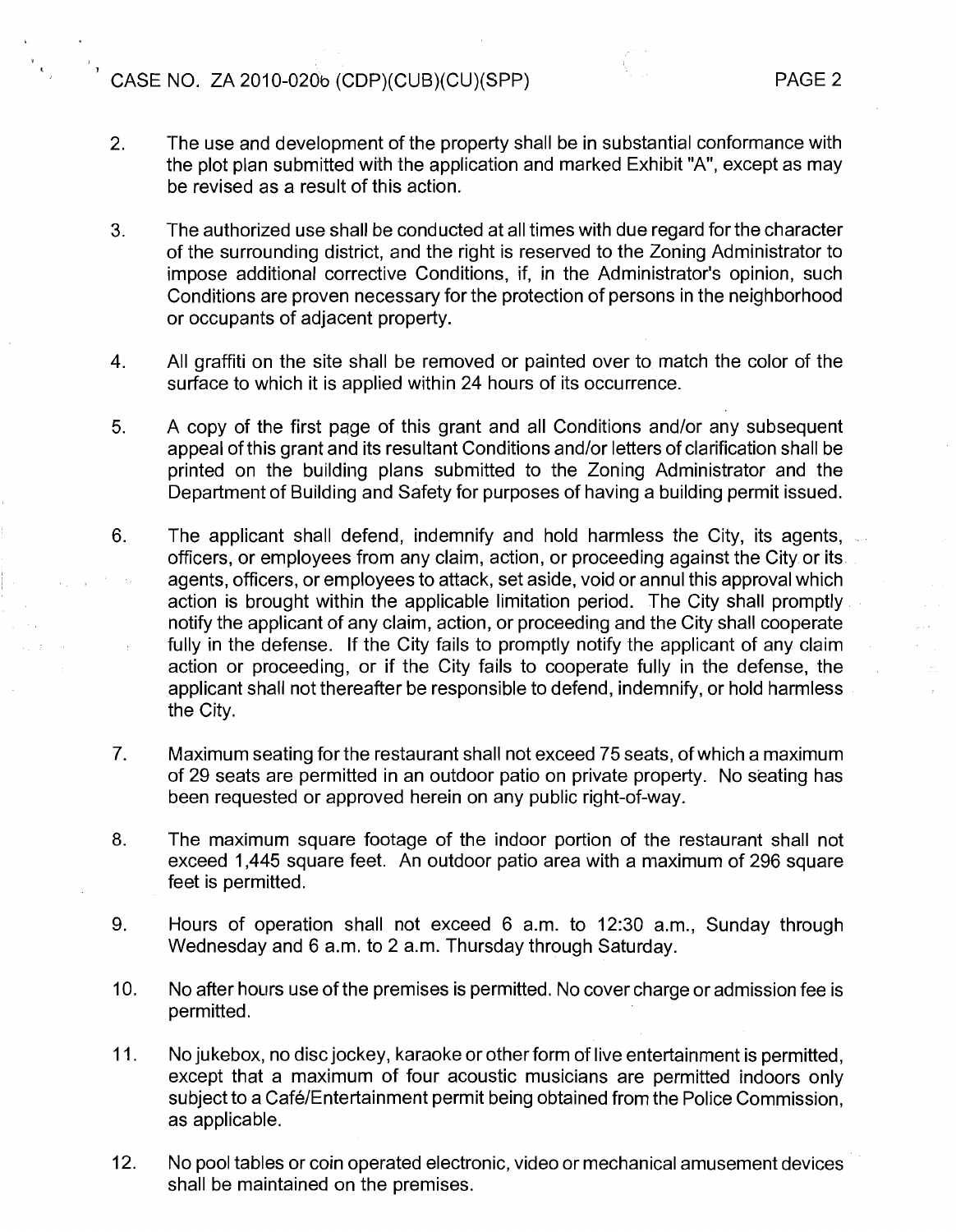# $\overline{C}$  CASE NO. ZA 2010-020b (CDP)(CUB)(CU)(SPP)

I

- 13. These conditions of approval shall be retained on the property at all times and shall be produced immediately upon the request of the Zoning Administrator, Police Department or Department of Building and Safety.
- 14. No deviations from any parking requirements of the Municipal Code or the Venice Coastal Zone Specific Plan have been requested or granted herein. The project shall comply with all applicable parking requirements to the satisfaction of the Department of Building and Safety. The availability of on-site parking shall be made known to the public via any restaurant advertising and website restaurant page.
- 15. Tandem parking is permitted on the property subject to a parking attendant being available on the premises at all times that the restaurant is open for business. A parking affidavit to this effect, as required by the Department of Building and Safety, shall be recorded with a copy forwarded to the Zoning Administrator for inclusion in the case file.
- 16. The applicant shall be responsible for maintaining the area adjacent to the premises over which he/she has control free of litter, including the sidewalk. Any trash bin utilized by the applicant shall be kept locked and clear of any overflow trash. Frequency of trash pick-up shall be assured so that trash is not left outside of any trash bin under the control of the applicant.
- 17. Any exterior lighting shall be installed such that the light is directed onto the subject site. Lighting shall be adequate to identify anyone in the front of the building at night.
- 18. An electronic age verification device(s) which can be used to determine the age of any individual attempting to purchase alcoholic beverages shall be installed on the premises at each point-of-sales location. These device(s) shall be maintained in an operational condition and all employees shall be instructed in their use prior to the utilization of this approval.
- 19. The applicant owner and on-site manager(s) shall comply with all applicable laws and conditions and shall properly manage the facility to discourage illegal and criminal activity on the subject premises and any accessory parking areas over which they exercise control, including insuring that no activities associated with narcotics sales, use or possession, gambling or prostitution occur.
- 20. **Within six months of the initiation of alcohol sales, all employees involved with** the sale of alcoholic beverages shall enroll in the Los Angeles Police Department "Standardized Training for Alcohol Retailers (STAR)". Upon completion of such training, the applicant shall request the Police Department to issue a letter identifying which employees completed the training. **The applicant shall transmit a copy of the letter from the Police Department to the Zoning Administrator as evidence of compliance.** In the event there is a change in the licensee, within one year of such change, this training program shall be required for all staff.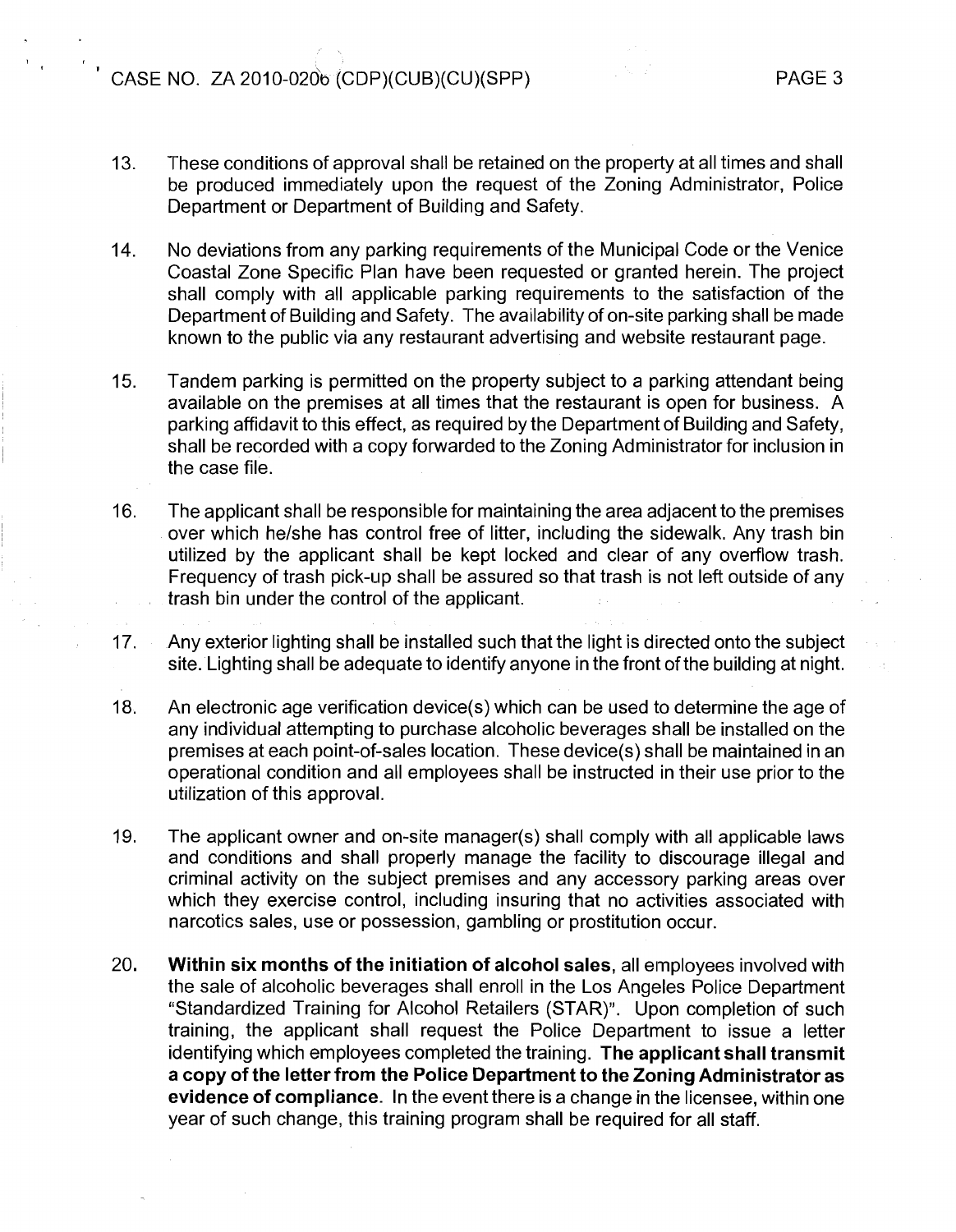CASE NO. ZA 2010-020b (CDP)(CUB)(CU)(SPP) PAGE 4

- 21. A kitchen shall be maintained in the restaurant in accordance with the definition of such in the Los Angeles Municipal Code. Food service shall be available at all times that the restaurant is open for business.
- 22. All licenses, permits and conditions shall be posted in a conspicuous location at the facility. Additionally, a copy shall be provided to all employees who shall sign an acknowledgment form stating that they have read and understood all of the ABC and conditional use permit conditions. Said form shall be maintained at the location by the owner and/or manager who shall present it to Police personnel, ABC investigators or any other City agency upon request.
- 23. A camera surveillance system shall be installed which will cover all common areas as well as high-risk areas and entrances and exits, including the parking and patio areas. Video tapes shall be maintained for 30 days and shall be made available to the Police Department or other enforcement agency upon request.
- 24. The mitigation measures identified in ENV 2010-0205-MND (RC) shall be incorporated as conditions of this grant as summarized below, unless noted otherwise:

 $\mathcal{L}^{\mathcal{L}}(\mathcal{L}^{\mathcal{L}})$  . The contribution of the contribution

a. Aesthetics (Graffiti)

**Carl Carl** 

 $\label{eq:2.1} \frac{1}{2} \left( \left( \frac{1}{2} \right)^2 - \left( \frac{1}{2} \right)^2 \right) \left( \frac{1}{2} \right)^2 \left( \frac{1}{2} \right)^2.$ 

- 1) Every building, structure, or portion thereof, shall be maintained in a safe and sanitary condition and good repair, and free from graffiti, debris, rubbish, garbage, trash, overgrown vegetation or other similar material, pursuant to Municipal Code Section 91.8104.
- 2) The exterior of all buildings and fences shall be free from graffiti when such graffiti is visible from a public street or alley, pursuant to Municipal Code Section 91.8104.15.
- b. Aesthetics (Signage)

On-site signs are limited to the maximum allowable under the code.

c. Aesthetics (Light)

Outdoor lighting shall be designed and installed with shielding, so that the light source cannot be seen from adjacent residential properties.

d. Public Services (Fire)

The following recommendations of the Fire Department relative to fire safety shall be incorporated into the building plans, which includes the submittal of a plot plan for approval by the Fire Department either prior to the recordation of a final map or the approval of a building permit. The plot plan shall include the following minimum design features: fire lanes, where required, shall be a minimum of 20 feet in width; all structures must be within 300 feet of an approved fire hydrant, and entrances to any dwelling unit or guest room shall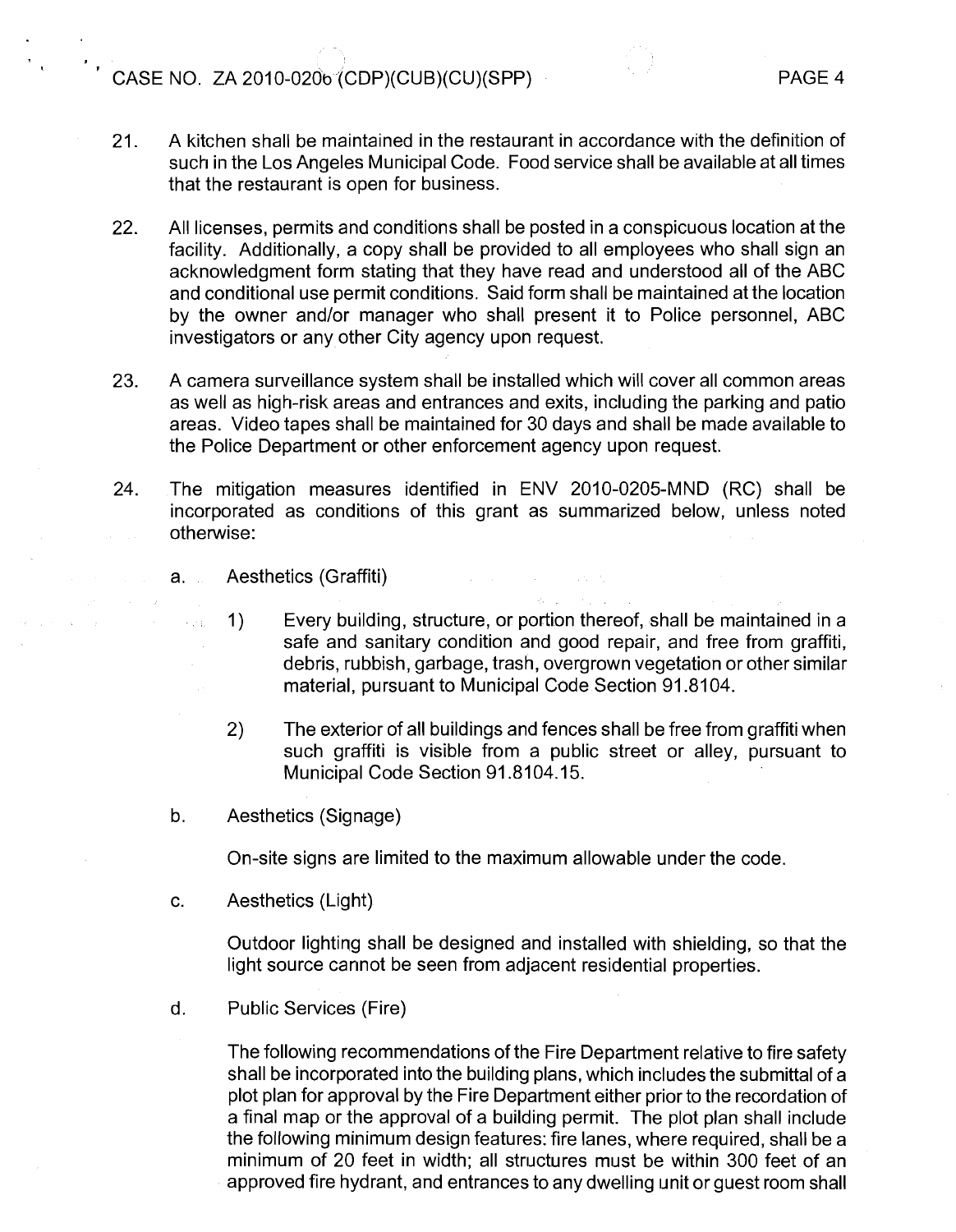not be more than 150 feet in distance in horizontal travel from the edge of the roadway of an improved street or approved fire lane.

e. Public Services (Police General)

The plans shall incorporate the design guidelines relative to security, semipublic and private spaces, which may include but not be limited to access control to building, secured parking facilities, wallslfences with key systems, well-illuminated public and semi-public space designed with a minimum of dead space to eliminate areas of concealment, location of toilet facilities or building entrances in high-foot traffic areas, and provision of security guard patrol throughout the project site if needed. Please refer to Design out Crime Guidelines: Crime Prevention Through Environmental Design published by the Los Angeles Police Department's Crime Prevention Section (located at Parker Center, 150 N. Los Angeles Street, Room 818, Los Angeles, (213) 485-31 34. These measures shall be approved by the Police Department prior to the issuance of building permits.

- f. Utilities (Local Water Supplies Restaurant, Bar or Nightclub)
	- 1) Install high -efficiency toilets (maximum 1.28 gpf), including dual-flush water closets and high-efficiency urinals (maximum 0.5 gpf), including no -flush or waterless urinals, in all restrooms as appropriate.
	- 2) Install restroom faucets with a maximum flow rate of 1.5 gallons per minute.
	- 3) Install and utilize only restroom faucets of a self-closing design.
	- 4) Install and utilize only high-efficiency Energy Star-rated dishwashers in the project, if proposed to be provided. If such appliance is to be furnished by a tenant, this requirement shall be incorporated into the lease agreement, and the applicant shall be responsible for ensuring compliance.

Single-pass cooling equipment shall be strictly prohibited from use. Prohibition of such equipment shall be indicated on the building plans and incorporated into tenant lease agreements. (Single-pass cooling refers to the use of potable water to extract heat from process equipment, e.g., vacuum pump, ice machines, bypassing the water through equipment and discharging the heated water to the sanitary wastewater system.

- g. Utilities (Water Treatment or Distribution)
	- 1) The project shall include a holding tank large enough to hold three times the project daily wastewater flow so that the tank would hold all project wastewater during peak wastewater flow periods for discharge into the wastewater collection system during off-peak hours.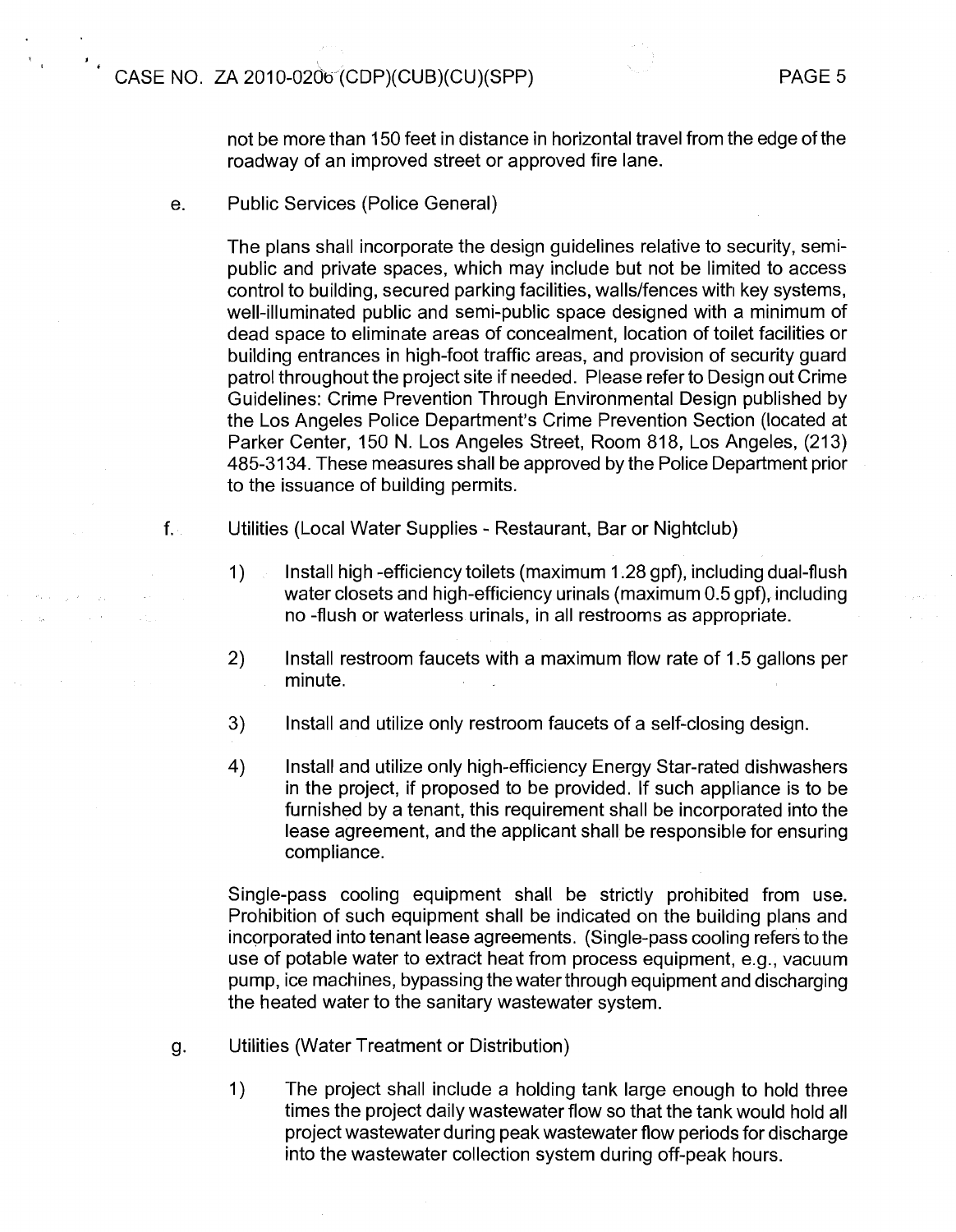- 2) A grey water system to reuse wastewater from the project.
- 3) Offset excess wastewater generation by restricting the wastewater generation of other land uses within the same service area (e.g., by dedicating open space)l; and
- 4) New wastewater treatment or conveyance infrastructure, or capacity enhancing alterations to existing systems.
- h. Utilities (Solid Waste)

Recycling bins shall be provided at appropriate locations to promote recycling of paper, metal, glass, and other recyclable material. These bins shall be emptied and recycled accordingly as a part of the project's regular solid waste disposal program.

i. Utilities (Solid Waste Disposal)

All waste shall be disposed of properly. Use appropriately labeled recycling bins to recycle demolition and construction materials including: solvents, water-based paints, vehicle fluids, broken asphalt and concrete, bricks, metals, wood, and vegetation. Non recyclable materialslwastes shall be taken to an appropriate landfill. Toxic wastes must be discarded at a licensed regulated disposal site.

# Condition Nos. 25 through 30 are alcohol-specific conditions which have been **volunteered by the applicant;**

- 25. No cocktail lounge shall be maintained on the premises.
- 26. There shall be no exterior advertising or sign of any kind or type, including advertising directed to the exterior from within, promoting or indicating the availability of alcoholic beverages, except for the posting of a menu.
- 27. No alcohol shall be allowed to be consumed on any adjacent property under the control of the applicant.
- 28. No fortified wine (greater than 16% alcohol) shall be sold on the premises.
- 29. The quarterly gross sales of alcoholic beverages shall not exceed the gross sales of food during the same period. The licensee shall at all times maintain records which reflect separately the gross sales of food and the gross sales of alcoholic beverages of the licensee's business. Said records shall be kept no less frequently than on a quarterly basis and shall be made available to the Police Department upon demand.
- 30. No off-site sales of alcohol as a secondary use to the on-site sales is permitted
- 31. **Review**  No earlier than 10 months and no later than 12 months from the effective date of this action, the applicant/operator of the restaurant shall file for an "Approval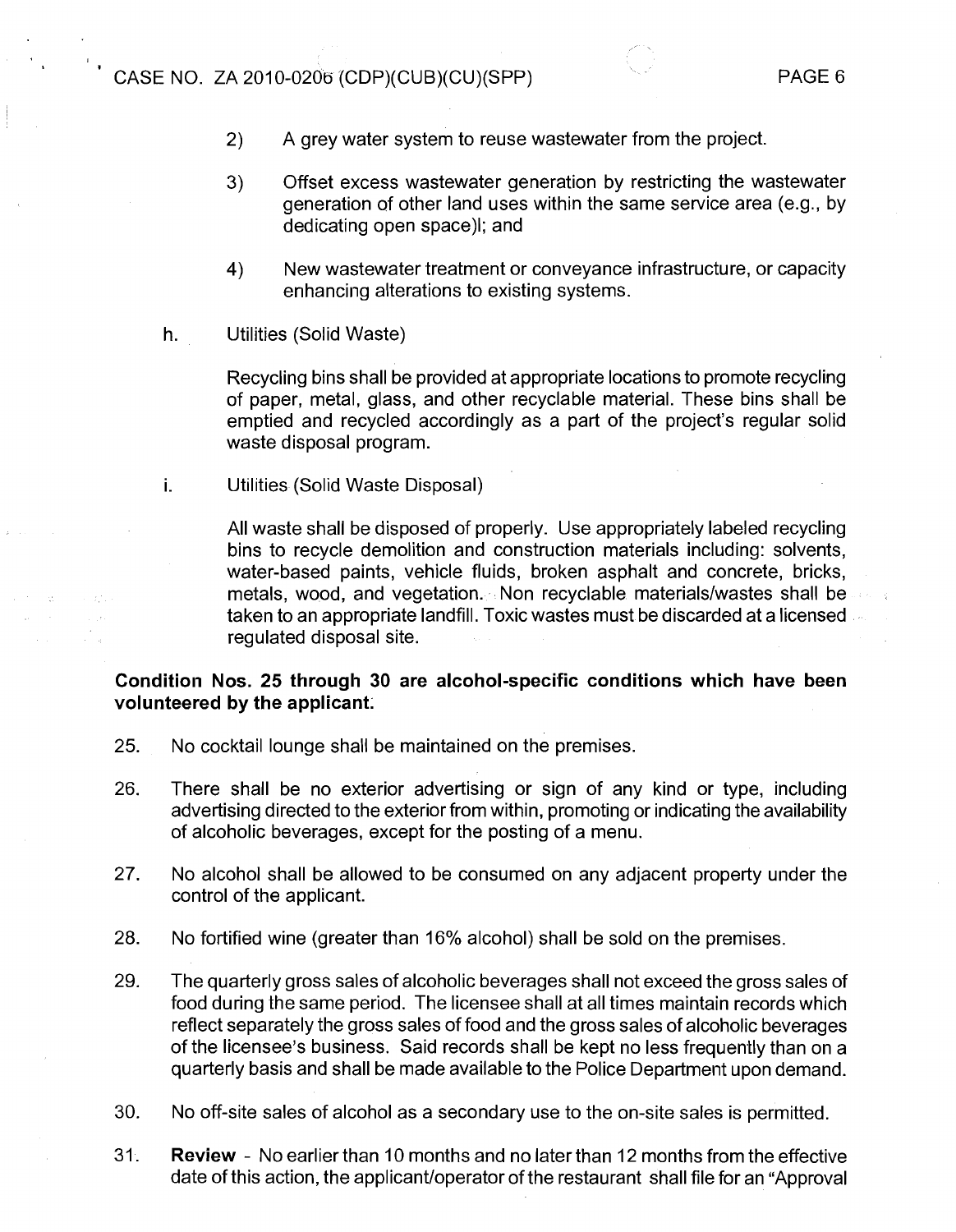,

of Plans" for review of compliance with conditions of approval. The application shall be on appropriate forms and accompanied by the payment of fees as set forth in Section 19.01-1 of the Los Angeles Municipal Code. The application must be accepted as complete by the Planning Department. Mailing labels shall be provided with the application for property owners and tenants within 500 feet of the subject property including the Council Office and the Los Angeles Police Department Area Commanding Officer and Vice Unit Officer in Charge of this area and the Neighborhood Council. The applicant may request at such time consideration for an extension of the closing hour to no later than 2 a.m. for days when such is not permitted by this grant. If requesting such, the application must clearly include such request so that it may be included in the hearing notice. **The applicant shall also submit with the application a summary and any supporting documentation of how compliance with each condition has been attained** 

A public hearing shall be required. The purpose of the hearing will be to consider the effectiveness of the conditions and of the compliance record of the applicant. The Zoning Administrator may upon receipt of testimony and review of the effectiveness of the conditions, modify, delete or add conditions. If there has been substantiated evidence of non-compliance prior to the hearing, the hearing may be set as a revocation hearing.

- 32. The authorization granted herein for the sale of alcohol is for a period of **five (5) years** from the effective date of this grant. Thereafter, this authorization shall become null and void and new request to allow for the continuation of the conditional use will be required.
- 33. **Within 30 days of the effective date of this action,** a covenant acknowledging and agreeing to comply with all the terms and conditions established herein shall be recorded in the County Recorder's Office. The agreement (standard master covenant and agreement form CP-6770) shall run with the land and shall be binding on any subsequent owners, heirs or assigns. The agreement with the conditions attached must be submitted to the Zoning Administrator for approval before being recorded. After recordation, a certified copy bearing the Recorder's number and date shall be provided to the Zoning Administrator for attachment to the subject case file.

# **OBSERVANCE OF CONDITIONS** - **TlME LIMIT** - **LAPSE OF PRIVILEGES** - **TlME EXTENSION**

All terms and Conditions of the approval shall be fulfilled before the use may be established. The instant authorization is further conditional upon the privileges being utilized within two years after the effective date of approval and, if such privileges are not utilized or substantial physical construction work is not begun within said time and carried on diligently to completion, the authorization shall terminate and become void. A Zoning Administrator may extend the termination date for one additional period not to exceed one year, if a written request on appropriate forms, accompanied by the applicable fee is filed therefore with a public Office of the Department of City Planning setting forth the reasons for said request and a Zoning Administrator determines that good and reasonable cause exists therefore.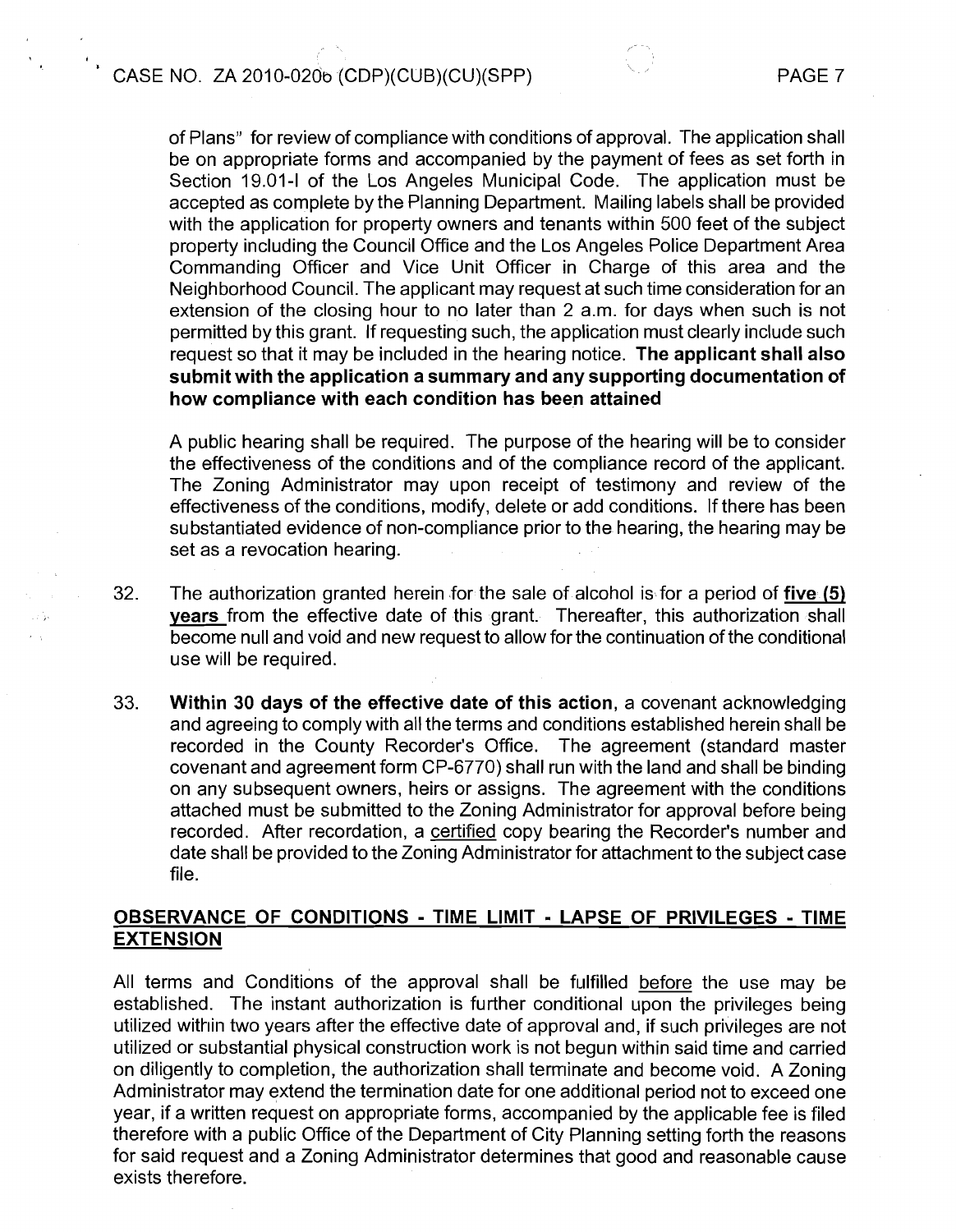# **TRANSFERABII-ITY**

**I** 

This authorization runs with the land. In the event the property is to be sold, leased, rented or occupied by any person or corporation other than yourself, it is incumbent upon you to advise them regarding the conditions of this grant.

# **VIOLATIONS OF THESE CONDITIONS, A MISDEMEANOR**

Section 12.29 of the Los Angeles Municipal Code provides:

"A variance, conditional use, adjustment, public benefit or other quasi-judicial approval, or any conditional approval granted by the Director, pursuant to the authority of this chapter shall become effective upon utilization of any portion of the privilege, and the owner and applicant shall immediately comply with its Conditions. The violation of any valid Condition imposed by the Director, Zoning Administrator, Area Planning Commission, City Planning Commission or City Council in connection with the granting of any action taken pursuant to the authority of this chapter, shall constitute a violation of this chapter and shall be subject to the same penalties as any other violation of this Code."

Every violation of this determination is punishable as a misdemeanor and shall be punishable by a fine of not more than \$1,000 or by imprisonment in the county jail for a period of not more than six months, or by both such fine and imprisonment.

# **APPEAL PERIOD** - **EFFECTIVE DATE**

The applicant's attention is called to the fact that this authorization is not a permit or license and that any permits and licenses required by law must be obtained from the proper public agency. Furthermore, if any Condition of this grant is violated or not complied with, then this authorization shall be subject to revocation as provided in Section 12.27 of the Municipal Code. The Zoning Administrator's determination in this matter will become effective after FEBRUARY  $14$ , 2011, unless an appeal therefrom is filed with the City Planning Department. It is strongly advised that appeals be filed early during the appeal period and in person so that imperfections/incompleteness may be corrected before the appeal period expires. Any appeal must be filed on the prescribed forms, accompanied by the required fee, a copy of the Zoning Administrator's action, and received and receipted at a public office of the Department of City Planning on or before the above date or the appeal will not be accepted. Forms are available on-line at http://cityplanning.lacity.org. Public offices are located at:

Los Angeles, CA 90012  $(213)$  482-7077 (818) 374-5050

Figueroa Plaza Marvin Braude San Fernando<br>1991 North Figueroa Street, Malley Constituent Service C Valley Constituent Service Center 4th Floor 6262 Van Nuys Boulevard, Room 251<br>
So Angeles, CA 90012 Van Nuys, CA 91401

Furthermore, this coastal development permit shall be subject to revocation as provided in Section 12.20.2-J of the Los Angeles Municipal Code, as authorized by Section 30333 of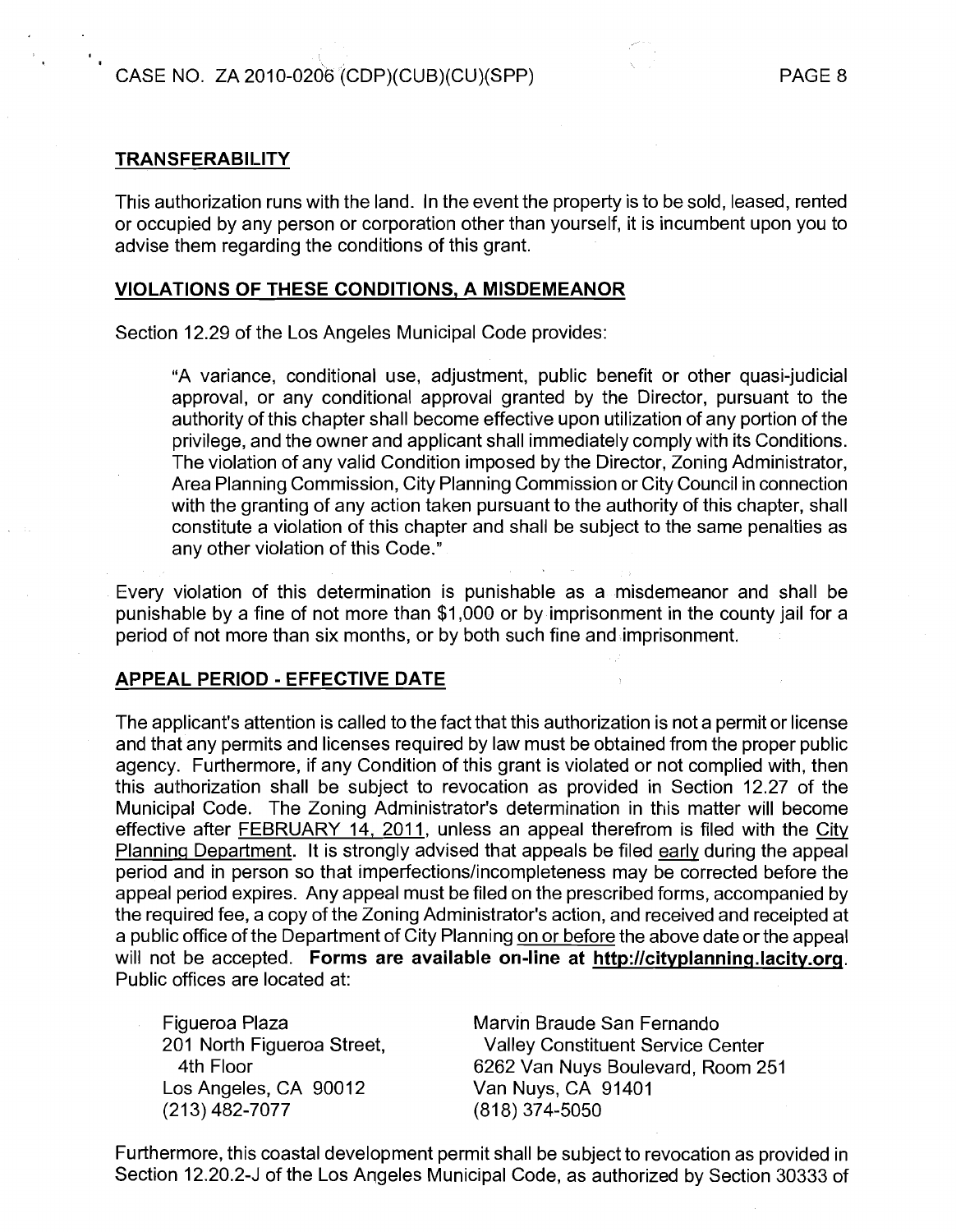

the California Public Resources Code and Section 131 05 of the California Administrative Code.

Provided no appeal has been filed by the above-noted date, a copy of the permit will be sent to the California Coastal Commission. Unless an appeal is filed with the California Coastal Commission before 20 working days have expired from the date the City's determination is deemed received by such Commission, the City's action shall be deemed final.

If you seek judicial review of any decision of the City pursuant to California Code of Civil Procedure Section 1094.5, the petition for writ of mandate pursuant to that section must be filed no later than the 90th day following the date on which the City's decision became final pursuant to California Code of Civil Procedure Section 1094.6. There may be other time limits which also affect your ability to seek judicial review.

# **NOTICE**

The applicant is further advised that all subsequent contact with this Office regarding this determination must be with the Zoning Administrator who acted on the case. This would include clarification, verification of condition compliance and plans or building permit applications, etc., and shall be accomplished **BY APPOINTMENT ONLY,** in order to assure that you receive service with a minimum amount of waiting. You should advise any consultant representing you of this requirement as well.

## FINDINGS OF FACT

After thorough consideration of the statements contained in the application, the plans submitted therewith, the report of the Zoning Analyst thereon, the statements made at the public hearing on January 13, 2011, all of which are by reference made a part hereof, as well as knowledge of the property and surrounding district, I find that the requirements and prerequisites for granting a coastal development perrrlit as enumerated in Section 12.20.2 of the Municipal Code have been established by the following facts:

## **BACKGROUND**

The ownership is a level, irregular-shaped corner parcel of land consisting of approximately 0.18 acres (approximately 8,062 square feet), having approximately 95 feet of frontage on the northerly side of Abbot Kinney Boulevard, sides for a distance of approximately<br>111.14 feet along Venice Boulevard and has a depth varying from 105 feet to 111.14 feet. The property is zoned MI-I and is located in the Oakwood-Milwood-Southeast Venice Sub Area and is within the Venice Coastal Zone.

Property (Ownership No. 36) to the north across Venice Boulevard is zoned MI-1-0 and developed with a three-story office building with retail space on the ground floor.

Beyond that (Ownership No. 19) to the east across Irving Tabor Court to the east is zoned M1-1-O and is developed with a one-story warehouse.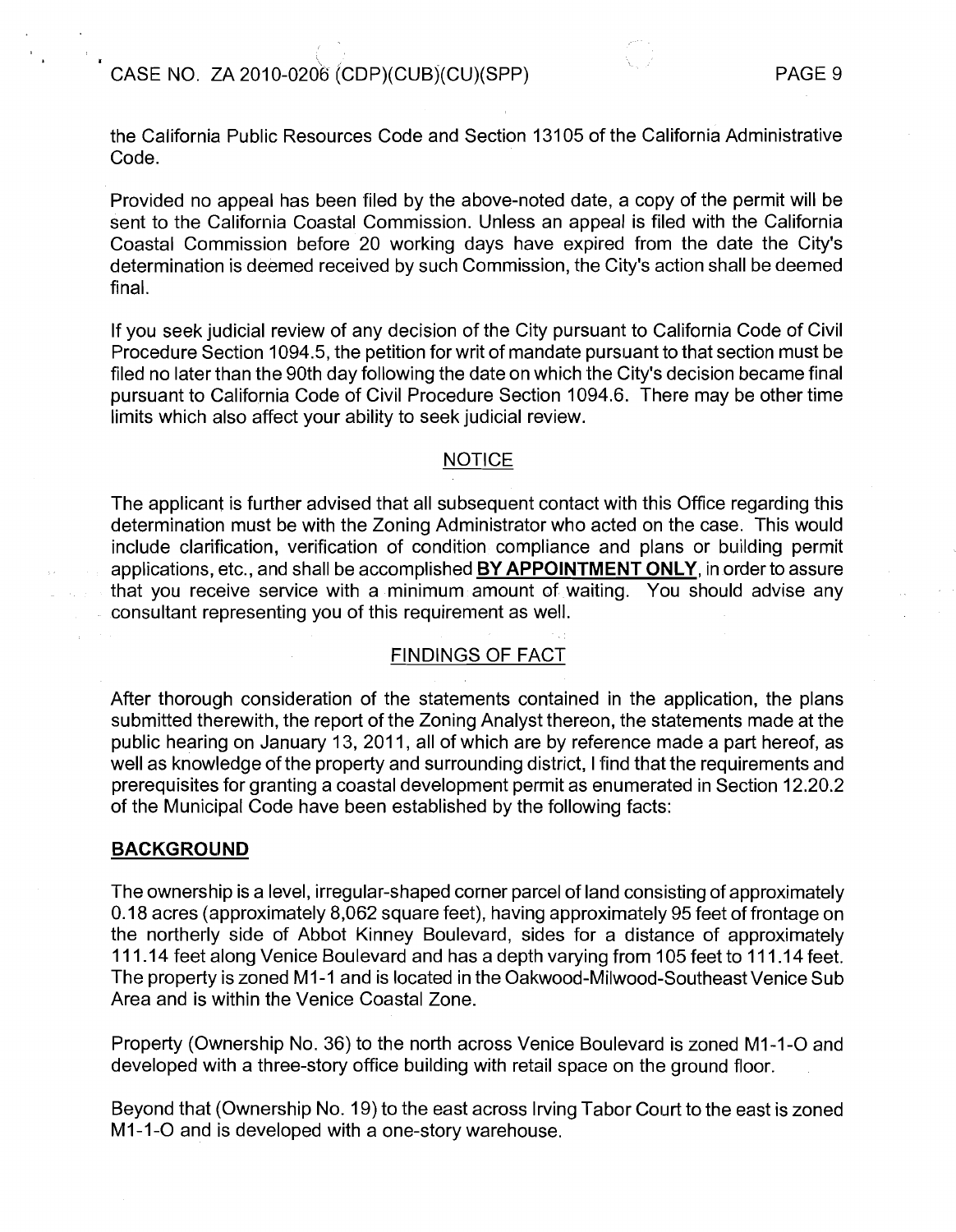, **<sup>I</sup>**

Adioining property to the south is zoned M1-1-O and is developed with a one-story welding business. Vehicular ingresslegress is via a driveway apron along Abott Kinney Boulevard located in the immediate vicinity of that property's southwest corner.

Adjoining property to the east is zoned M1-1-O and is developed with a one-story business park (Venice Park). The business park consists of linear, one-story, multi-tenant buildings.

There is a driveway apron along Venice Boulevard located in the near vicinity of that property's northwest corner in addition to an additional driveway apron along Venice Boulevard located approximately mid-distance along the ownership's frontage.

Properties to the west across Abbot Kinney Boulevard are zoned C2-1-0 and are developed with one-and two-story multi-tenant residential units consisting of duplexes, small apartments buildings, a three-story condominium building and a very small percentage of commercial businesses.

North Venice Boulevard, in the near vicinity of the property to the north is a one-way westbound Scenic Secondary Highway with a width of 30 to 45 feet and improved with curb, gutter and sidewalk. It should be noted that a landscaped median strip divides Venice Boulevard.

South Venice Boulevard, adjoining the property to the north is a one-way eastbound Scenic Secondary Highway with a width of 35 to 44 feet and improved with curb, gutter and sidewalk. It should be noted that a landscaped median strip divides Venice Boulevard.

Abbot Kinnev Boulevard, adjoining the property to the west is a Major Highway with a width of 80 to 95 feet and improved with curb, gutter and sidewalk.

Previous zoning related actions in the area include:

Case No. ZA 2006-5028(CUB)(PA1)  $-$  On September 30, 2010, a request for the review per Condition No. 29 associated with the sale of a full line of alcoholic beverages for on-site consumption at a restaurant located at 1427-1429 South Abbot Kinney Boulevard was before the Zoning Administrator. A letter of determination was issued on January 25, 2011.

Case No. ZA 2009-0793(CUB)- On September 29,201 0, the Zoning Administrator approved a Conditional Use to allow the sale and dispensing of a full line of alcoholic beverages for on-site consumption, in conjunction with an existing 2,732 square-foot restaurant with live entertainment (limited to a maximum four-person acoustic group), located at 1635-1637 Abbot Kinney Boulevard.

Case No. DIR  $2010-2276(VSO)$  – On August 12, 2010, a request was approved for a change of use from a 1,044 square-foot retail store to a restaurant (no walk-up service), located at 1427-1429 Abbot Kinney Boulevard.

Case No. ZA 2009-2569(CUB)  $-$  On April 9, 2010, the Zoning Administrator approved a Conditional Use to allow the sale and dispensing of beer and wine for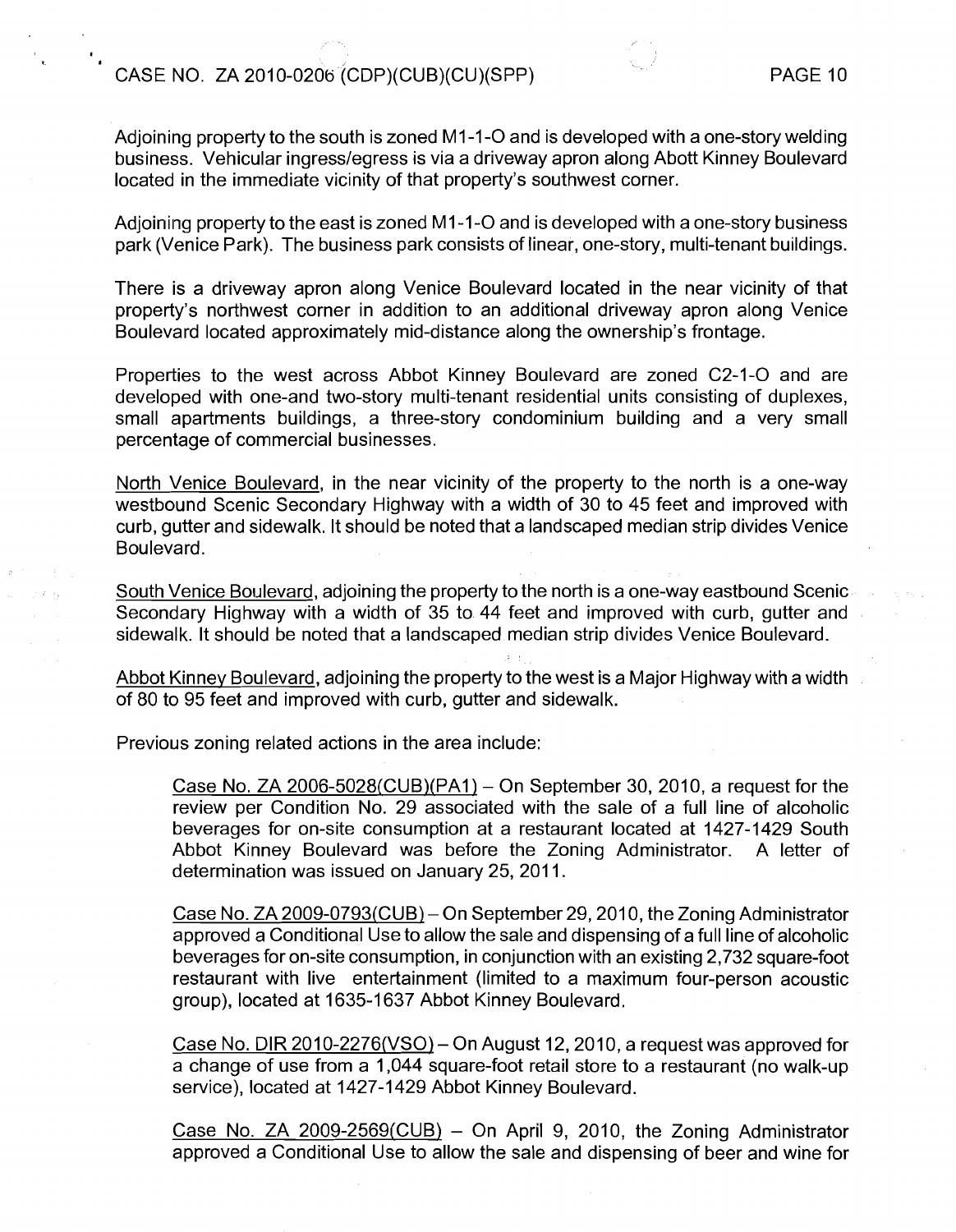**I** 

on-site consumption in conjunction with and existing restaurant, located at 1449- 1661 Abbott Kinney Boulevard.

Case No. ZA 2007-3515(CDP)(CUB)(SPP) - On September the Zoring Administrator approved the following requests at 2321 Abbot Kinney Boulevard: a Coastal Development Permit to allow the change of use of a 2,167 square-foot market/deli to market/deli and café on a 14,483 square-foot lot located within the single jurisdiction of the California Coastal Zone; and a Conditional Use to allow the sale and dispensing of beer and wine only for on-site consumption in conjunction with the market/deli and café; and a Specific Plan project permit Compliance for the proposed change of use from a market/deli to market/deli and café.

Case No. DIR 2008-1678-SPP, on August 21, 2008, a designee of the Director of Plarining approved a Specific Plan Project Compliance, to permit the change of use of a maximum of 1,974 square feet to restaurant use within an existing 5,000 square-foot ground floor commercial space currently approved for retail use, up to 974 square feet may be restaurant service floor area on the ground floor, allotted in one proposed restaurant, or 774 square feet may be used for one restaurant of 200 square feet used for the seating area of a grocery or foods store in another tenant area, project located at 1645 Abbot Kinney Boulevard.

Case No. ZA 2006-5028(CUB), on May 4,2007, the Zoning Administrator approved a conditional use to permit the sale and dispensing of beer and wine for on-site consumption in lieu of the applicant's request for a full line on-site permit, in a proposed 2,000 square-foot restaurant, located at 1427 and 1429 Abbot Kinney Boulevard.

Case No. ZA 2006-6646(CDP), on April 19, 2007, the Zoning Administrator approved the following requests at 636 East Venice Boulevard: a Coastal Development Permit for and existing restaurant with a new 200 square-foot patiodining use located within the single jurisdiction of the California Coastal Zone; a Conditional Use to permit an upgrade for the sale and dispensing of a full line of alcoholic beverages for on-site consumption at an existing restaurant with new patio dining; and the Zoning Administrator, determined that the existing restaurant and patio dining area use project is in permit compliance with the applicable regulations of the Venice Coastal Specific Plan, Ordinance No. 175,693.

Case No. ZA 2004-4297(CUB) – On October 14, 2004, the Zoning Administrator approved a Conditional Use to allow the sale of beer and wine for on-site consumption with a restaurant with outdoor searing, located at 1633 Abbot Kinney Boulevard.

Case No. ZA 20001-3132(CDP)(CUB)(ZV)(SPP) - On February 27, 2992, the Zoning Administrator approved the following requests at 1432 Abbot Kinney Boulevard: a Coastal development permit to allow a I ,516 square-foot sushi bar with a 1, 996 square-foot dwelling unit within the single permit area of the California Coastal Zone; a Conditional Use to permit the sale and dispensing of beer and wine for on-site consumption in conjunction with a proposed restaurant; a variance to permit three deep tandem parking instead of the permitted two deep tandem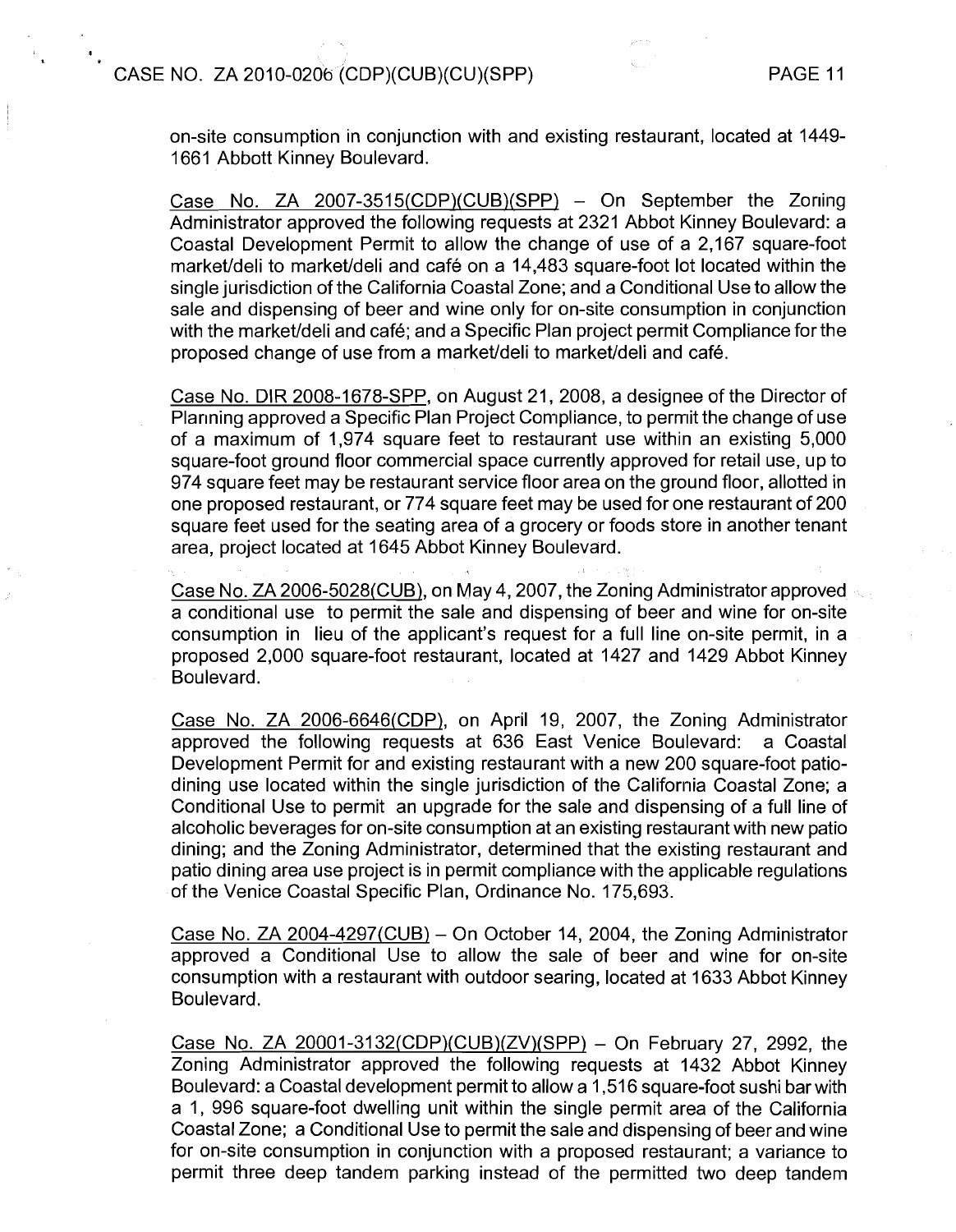**4 I** 

spaces; a variance to allow two compact spaces instead of one; and a Director's determination for Specific Plan Project Permit Compliance to permit the construction, use and maintenance of a three-story restaurant and dwelling in compliance with Ordinance No. 172, 897.

Case No. ZA 2000-0343(CUB)  $-$  On April 27, 2000, the Zoning Administrator approved a Conditional Use to allow the sale and dispensing of a full line of alcoholic beverages for on-site consumption in conjunction with a proposed restaurant, located at 1635 Abbot Kinney Boulevard.

Case No. ZA 94-0191(CUB) – On May 25, 1994, the Zoning Administrator approved a Conditional Use to allow the sale and dispensing of beer and wine for off-site consumption in conjunction with an existing market, located at 2321 Abbot Kinney Boulevard.

# **COASTAL DEVELOPMENT PERMIT FINDINGS**

1. **The development is in conformity with Chapter 3 of the California Coastal Act of 1976.** 

Chapter 3 of the Coastal Act contains the various policy provisions of such legislation. Pertinent to the instant request are the policies with respect to Development.

The Coastal Act's Section 30250 and Section 30252 provide in part that:

New residential, commercial, or industrial development, except as otherwise provided in this division, shall be located within, contiguous with, or in close proximity to, existing developed areas able to accommodate it or, where such areas are not able to accommodate it, in other areas with adequate public services and where it will not have significant adverse effects, either individually or cumulatively, on coastal resources. ..

The location and amount of new development should maintain and enhance public access to the coast by (1) facilitating the provision or extension of transit service, (2) providing commercial facilities within or adjoining residential development or in other areas that will minimize the use of coastal access roads, (3) providing non automobile circulation within the development, (4) providing adequate parking facilities or providing substitute means of serving development with public transportation ...

The proposed project does not consist of new construction. However since it involves a change of use from an office/retail to a restaurant space, it triggers a coastal development review. The project's location within an already developed area does not change. A new parking requirement is triggered which must conform to the Venice Coastal Specific Plan (Ordinance No. 175,693) which surpasses the parking requirements of the citywide provisions of the Municipal Code.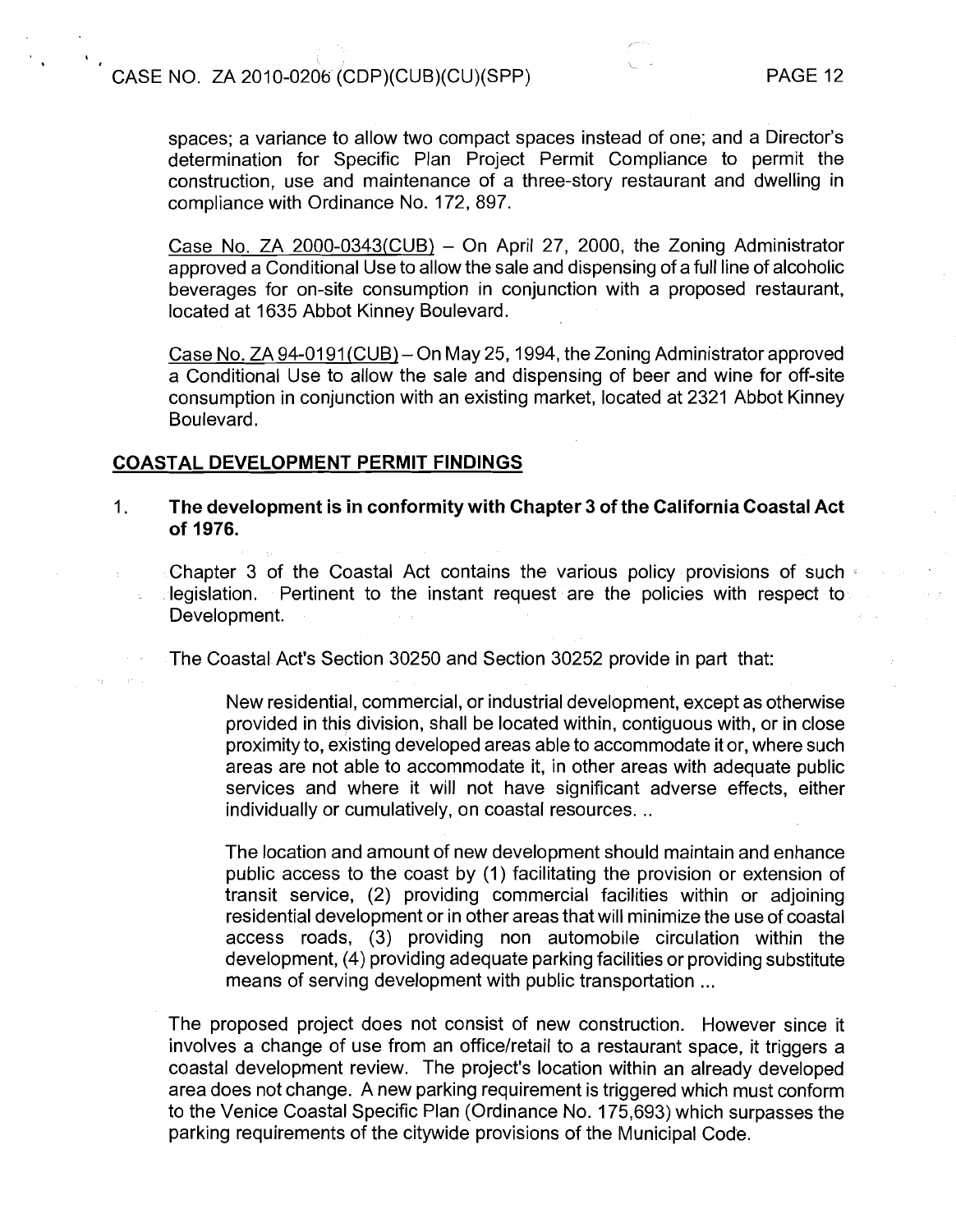The project has no adverse effects on public access, recreation, public views or the marine environment. The proposed use will neither interfere nor reduce access to the shoreline. There will be no dredging, filling or diking of coastal waters or wetlands associated with the request or with any sensitive habitat areas, archaeological or paleontological resources identified on the site. The proposed use will not block any designated public access views.

### The development will not prejudice the ability of the City of Los Angeles to  $2.$ prepare a Local Coastal Program (LCP) that is in conformance with Chapter 3 of the California Coastal Act.

Currently there is no adopted Local Coastal Program (LCP) for this portion of the Coastal Zone. Therefore, the adopted Venice Community Plan and the Venice Specific Plan serve as the functional equivalent plan. The Community Plan designates the subject property for Limited Industrial with a corresponding zone of M1, MR1 and P and Height District No. 1-O. The basic use is permitted by the Plan designation and the corresponding zone. On an individual basis, the project is not anticipated to prejudice the ability of the City to prepare a Local Coastal Plan.

The Interpretive Guidelines for Coastal Planning and Permits as established  $\label{eq:2.1} \varphi_{\alpha\beta}(\varphi_{\alpha\beta}) = \varphi_{\alpha\beta}(\varphi_{\alpha\beta}) = \varphi_{\alpha\beta}(\varphi_{\alpha\beta})$ by the California Coastal Commission and any subsequent amendments thereto have been reviewed, analyzed and considered in making this  $\sim$  120 determination.

> Such Guidelines are designed to provide direction to decision makers in rendering discretionary determinations on requests for coastal development permits pending adoption of an LCP. The standards of the Venice Specific Plan associated with new development as these relate to a change of use have been considered in this action.

#### $\overline{4}$ . The decision herein has been guided by applicable decisions of the California Coastal Commission pursuant to Section 30625(c) of the California Public Resources Code.

No outstanding issues have emerged which would indicate a conflict between this requested conversion and any other decision of the Coastal Commission.

#### $5<sub>1</sub>$ The development is not located between the nearest public road and the sea or shoreline of any body of water located within the Coastal Zone.

The project site is not so located.

3.

 $\mathcal{L} \propto \mathcal{L} \propto \mathcal{L}^{-1}$  $\mathcal{A}=\mathcal{L}^{\mathcal{A}}$  , where  $\mathcal{A}$ 

#### $6<sup>1</sup>$ An appropriate environmental clearance under the California Environmental Quality Act has been granted.

On July 7, 2010, the Department of City Planning Department Environmental Staff Advisory Committee (ESAC) issued Mitigated Negative Declaration No. ENV 2010- 205-MND. The mitigation measures in said document have been incorporated as conditions of this grant. A subsequent reconsideration was issued noting a change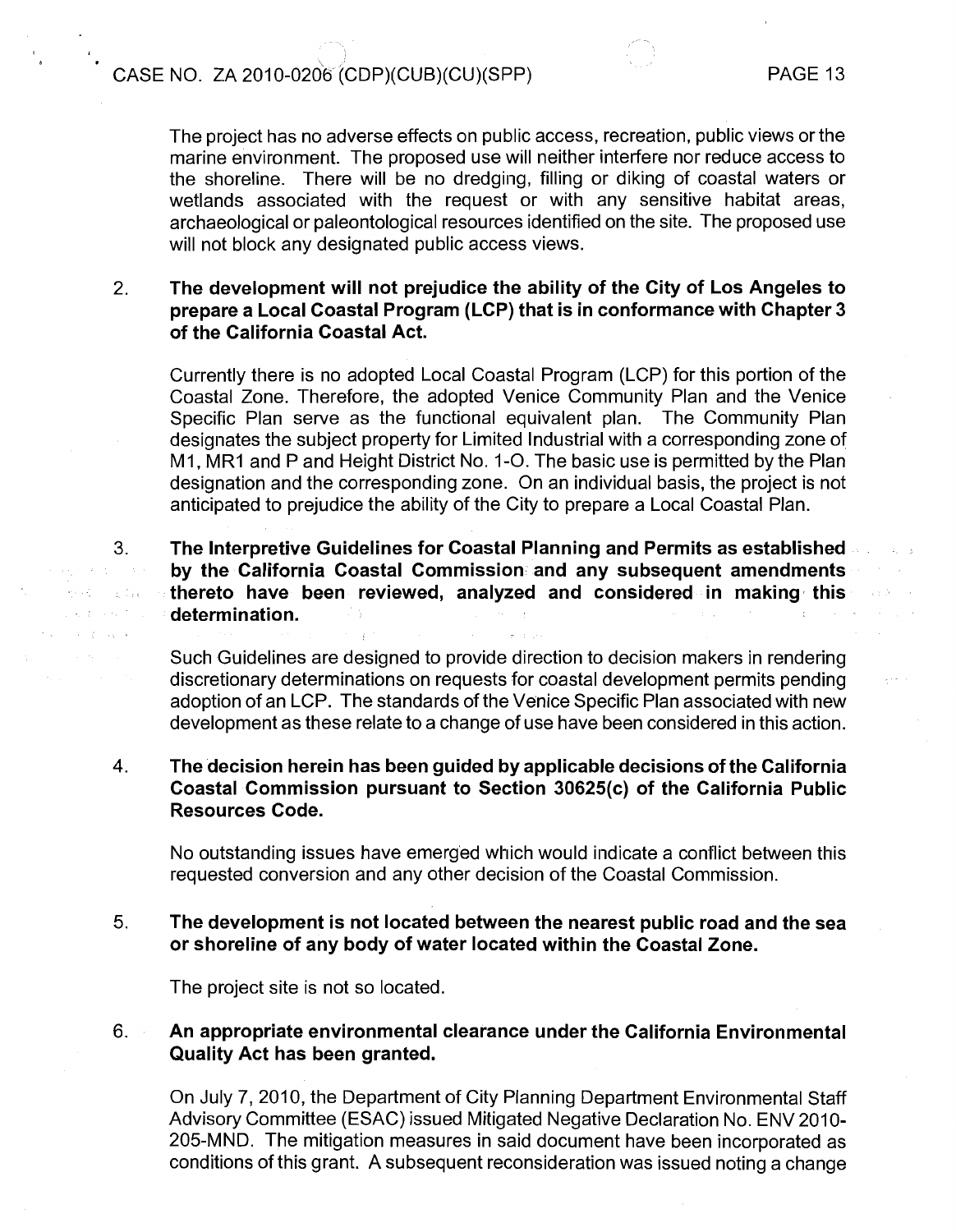b st  $\sqrt{1 + \frac{1}{2}}$ 

to the request. The Environmental Review Section determined that the original document remained applicable.

# **CONDITIONAL USE FINDINGS**

**<sup>1</sup>**'

 $\Delta \sim$ 

# 7. **The proposed location will be desirable to the public convenience or welfare and is proper in relation to adjacent uses or the development of the community.**

The proposed request is to permit the sale of beer and wine for on-site consumption in conjunction with a proposed new restaurant/cafe which will involve a conversion of existing office/retail space. Since the location is also a Commercial Corner location as defined by the Municipal Code, there is an associated request for deviations to permit operating hours that extend past 11 p.m. and for tandem on-site parking, which otherwise are not allowed on a Commercial Corner location. The proposed restaurant will provide required on-site parking. The restaurant will be located at the intersection of Venice Boulevard and Abbott Kinney.

The restaurant/café will have a full kitchen with a variety of food offerings ranging from breakfast and dessert items to small plates which include sandwiches. A copy of a proposed menu has been submitted for the case file. Original hours of operation proposed were 6 a.m. to 2 a.m. daily. Under this grant, the hours have been modified to reflect a 2 a.m. closing hour for Thursday through Saturday with a 12:30 a.m. closing hour for the remaining days. Subsequent to the hearing the applicant had offered a revision to reduce alcohol sale hours for certain weekdays. Under this grant, the hours are modified for the restaurant rather than only for alcohol sales which are otherwise difficult to monitor if a venue remains open later. These modifications address in part testimony provided by a Washington Way residential neighbor who had concerns about late hour noise and parking spillover impacts along his street. Under a required subsequent review of compliance with conditions, the 2 a.m. closing hour may be considered for the other days which can then be evaluated in the context of the actual operation.

The request is for a venue that provides for a variety of options to patrons, including creating a more neighborhood-serving and casual eatery. Seating is proposed for 75 patrons which includes seats in a new patio. Parking will be provided on-site. No reduction from the requirements of the Municipal Code or the Venice Coastal Zone Specific Plan regarding required parking have been requested. Given, the scarcity of parking in the area, the ability to provide the required parking on-site is a significant asset to the proposal.

The project was presented to the Venice Neighborhood which recommended approval for the request. A representative of said Council testified at the hearing indicating that the project had been reviewed in November and in December, 2010, respectively. He noted that the Council had no opposition to the requested hours given the location which was considered to be better buffered from residential uses than many other similar establishments in the area. One of the recommendations of the Neighborhood Council noted in correspondence of its action was a requirement for a review of condition compliance in a year. The letter also recommended the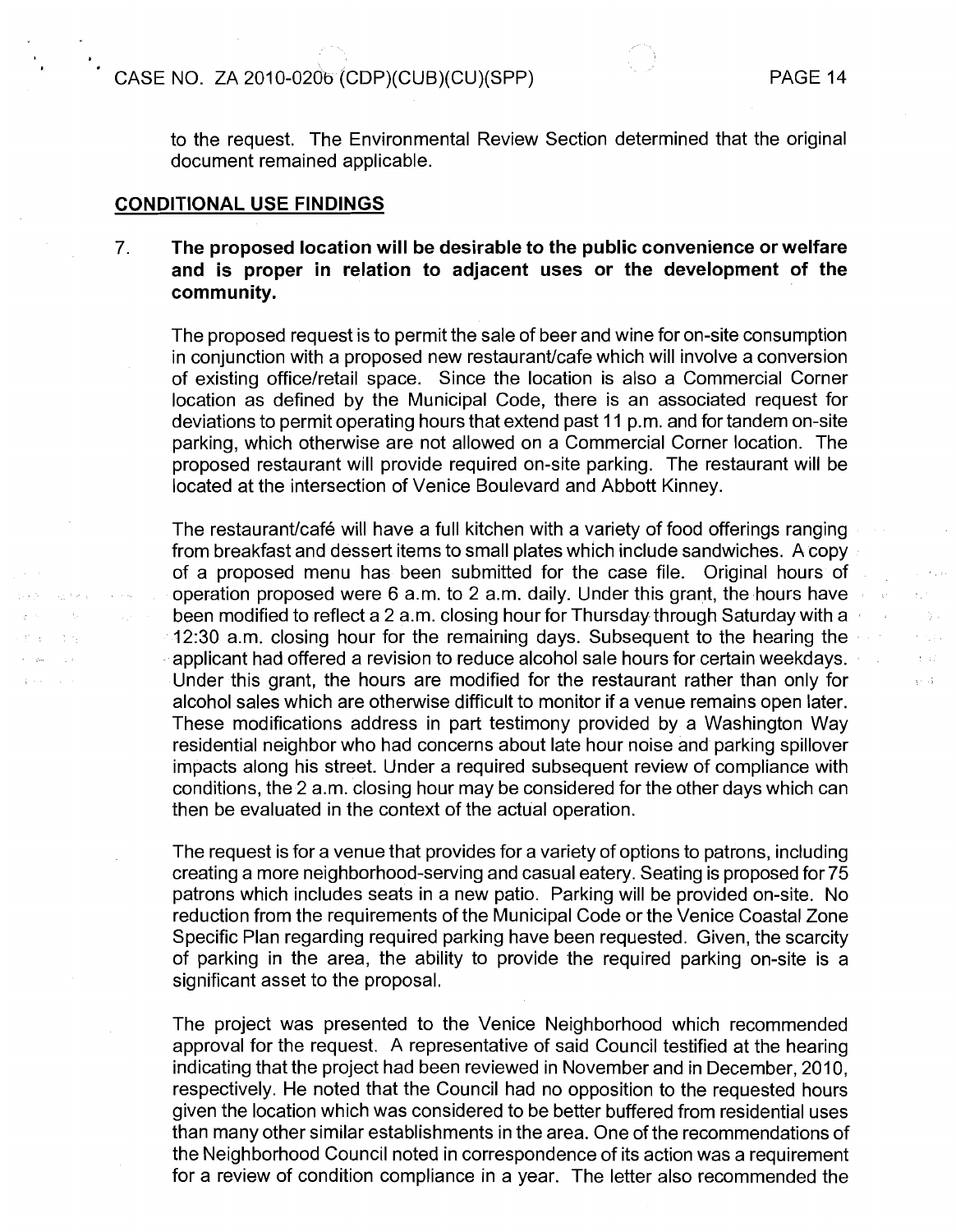**s** 

-19



provision of a bike rack and no deviations from the specific plan or the parking requirements. The request is consistent with these recommendations.

As noted, one speaker at the hearing who is a neighbor within 500 feet expressed concerns with the hours of operation and possible impacts on noise and traffic. He noted support for the business and a preference for a 12 midnight closing hour. A condition of this grant has addressed the hours and the potential for modifications in the future. No other speakers testified at the hearing.

The restaurant will serve the local community as well as visitors to the area by providing an alternative more casual concept. The proposal is in keeping with the nature of the development in the area. As such, the use will serve a public convenience and welfare and as sited and conditioned, the location will remain compatible with the character of the surrounding uses. In addition, the proposed use in conjunction with the irnposition of a number of conditions addressing operational and alcohol-related issues will safeguard public welfare and enhance public convenience.

# 8. **The use will not be materially detrimental to the character of the development in the immediate neighborhood.**

The grant authorized herein incorporates a number of conditions which have been imposed upon the use as well as many which have been volunteered by the applicant. Alcohol training for staff is required. Seating is limited and parking will be provided on-site, which is a convenience to patrons. A camera surveillance system has been required to improve monitoring, with video tapes retained for review for a period of 30 days. Additionally, the mitigation measures identified in the environmental document for the project are incorporated as conditions of this grant. A review of conditions is required with a subsequent public hearing. At this time, the applicant may request the originally requested hours of operation. At said review, consideration can be given to the operational history of the venue based on a documented track record rather than on speculation. If the operation has been problematic, modifications of conditions can be imposed to assure a compatible use or the case may be set as a revocation hearing. As approved, all the conditions will continue to make the use more compatible with other uses in the surrounding community.

The subject grant for alcohol sales is authorized for a term of five years. Prior to the expiration of the term grant, the applicant will have to file a request to allow for the continuation of the original grant. This allows the City an opportunity to review the operation of the restaurant anew. If the operation has been conducted appropriately and without creating problems, then a subsequent decision on a new request may take that into favorable consideration. A record of poor compliance and/or nuisance complaints would allow the City the discretion to not grant the continuation of the entitlement and thus avoid the need to proceed with prolonged nuisance abatement proceedings. Thus, as conditioned the request is anticipated to be compatible with the surrounding area.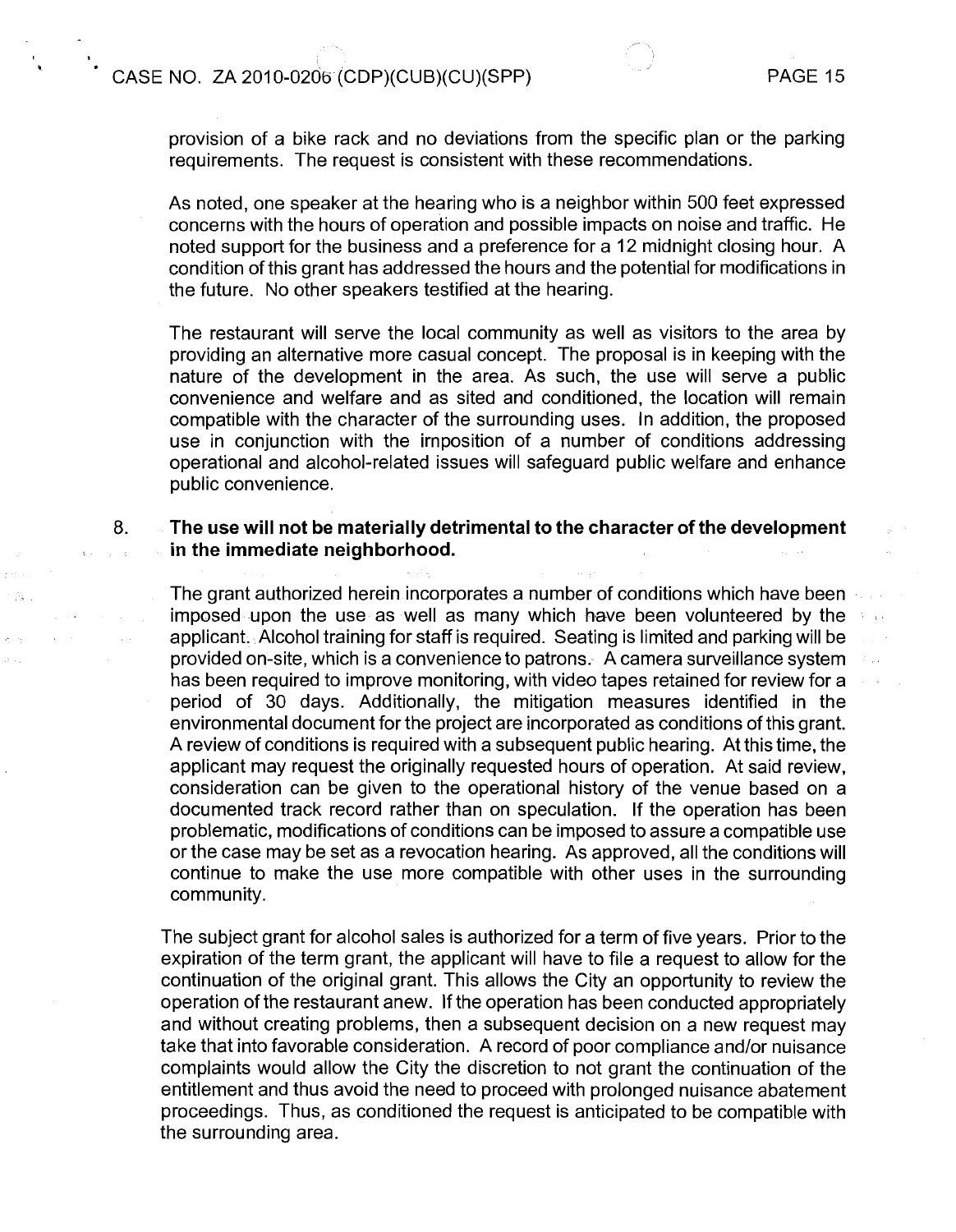**1** 

# 9. The proposed location will be in harmony with the various elements and objectives of the General Plan.

The Venice Plan Map designates the property for Limited Industrial land uses with corresponding zones of M1, MR1 and P and Height District No. 1-O.

No specific references in the Plan Text are made relative to the sale of alcoholic beverage sales. The sale of alcohol is permitted by conditional use provided that the findings are made in the affirmative. Such findings have been made for this request.

# ADDITIONAL FINDINGS - SALE OF ALCOHOLIC BEVERAGES FOR ON-SITE **CONSUMPTION**

10. The proposed use will not adversely affect the welfare of the pertinent community or result in an undue concentration of premises for the sale of alcoholic beverages after given consideration to the State laws and to the California Department of Alcoholic Beverage Control's guidelines for undue concentration after giving consideration to the number and proximity of these establishments within a I ,000-foot radius of the site, and giving consideration to crime rates in the area.

According to the State's Department of Alcoholic Beverage Control licensing criteria, 3 on-site and 2 off-site licenses are allocated to subject Census Tract No. 2738. There are currently 3 on-site and 3 off-site licenses in this Census Tract.

The subject location is within an area where the threshold of allocated licenses has been reached however the request is also within a commercial corridor where there are a variety of eating establishments that cater to a range of needs. As such, the addition of this license is not unexpected given the development in the area.

Statistics from the Police Department reveal that in the subject Crime Reporting District No. 1443, which has jurisdiction over the subject property, a total of 159 crimes were reported in 2008, compared to the citywide average of 235 crimes and the high crime-reporting district average of 282 crimes for the same period. These numbers do not reflect the total number of arrests in the subject-reporting district over the accountable year. Arrests for this calendar year may reflect crimes reported in the previous years.

The number of crimes in the Reporting District is lower as compared to the average for the City. Nonetheless, conditions have been imposed to mitigate any adverse impacts on the area, including a camera surveillance system requirement. No communication was received from the Police Department in opposition to the request.

11. The use will not detrimentally affect the nearby residentially zoned communities in the area after giving consideration to the distance of the proposed use from residential buildings, churches, schools, hospitals, public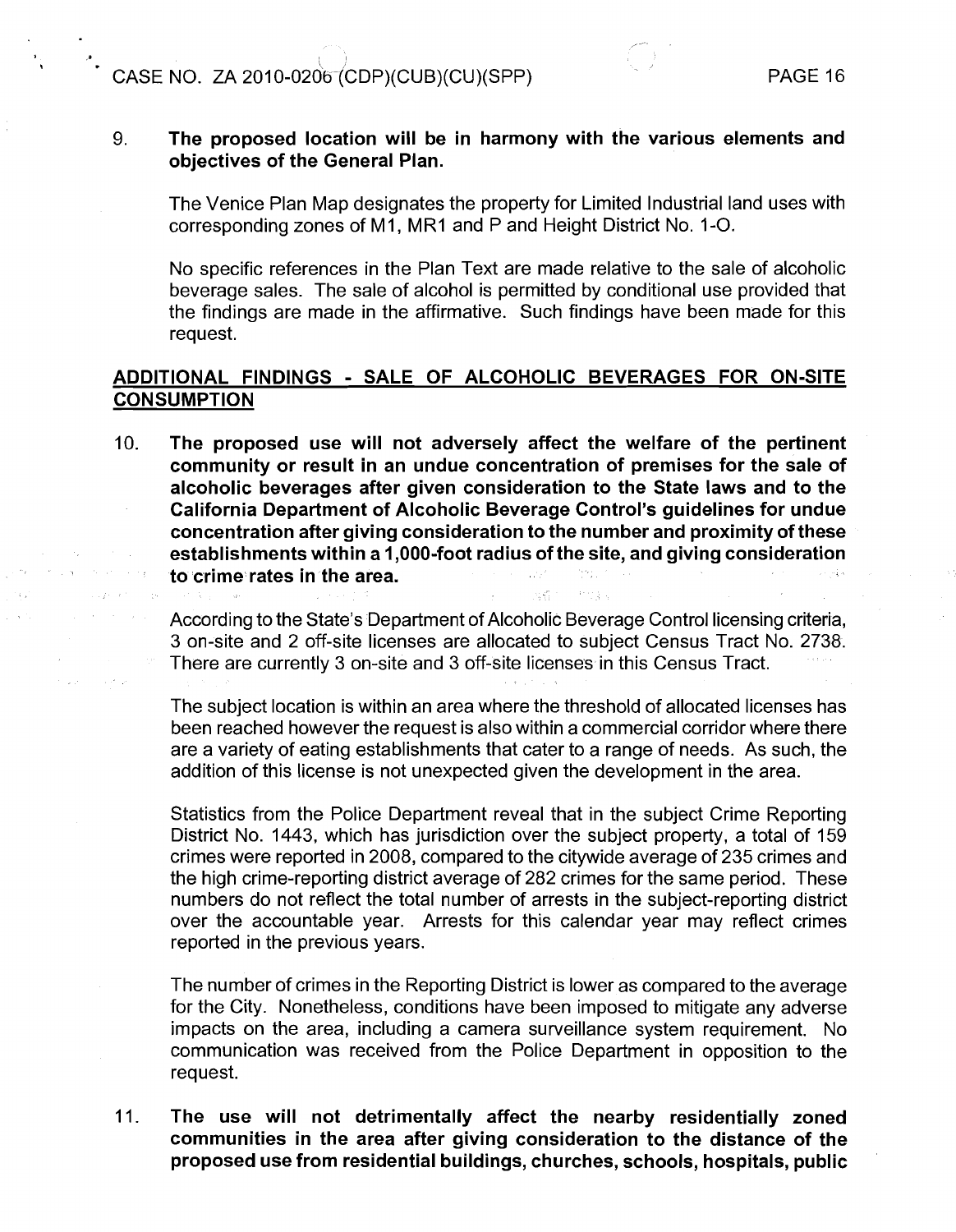**b** 

, **I 1** 

# playgrounds and other similar uses and other establishments dispensing, for sale or other consideration, alcoholic beverages, including beer and wine.

There are residential uses across Abbott Kinney as well as other establishments that sell alcohol for on-site consumption. The area is characterized by a mixture of uses which co-exist to create the more unique qualities that define the Venice community. This grant has placed numerous conditions on the proposed project and not authorized uses of the property which might create potential nuisances for the surrounding area. Such imposition of conditions, as well as the imposition of a required review with a public hearing within one year and a five-year term grant, will make the use a more compatible and accountable neighbor to the surrounding uses than would otherwise be the case.

# ADDITIONAL FINDINGS - MINI-SHOPPING CENTERS AND COMMERCIAL CORNER DEVELOPMENTS

12. The Mini-Shopping Center or Commercial Corner Development use is consistent with the public welfare and safety;

The Commercial Corner development already exists and has been part of this area since approximately 1953. The deviation requested from the applicable provisions is see only for hours to allow for operation after 11 p.m. and to allow for tandem parking. As such, the request and use remain consistent with public welfare and safety.

13. Access, ingress and egress to the Mini-Shopping Center or Commercial Corner Development will not constitute a traffic hazard or cause significant traffic congestion or disruption of vehicular circulation on adjacent streets, based on data provided by the City Department of Transportation or by a licensed traffic engineer.

There is no new construction associated with the request and all building permits for the center would have required the review and approval of all affected City Departments at the time of original construction.

14. There is not a detrimental concentration of Mini-Shopping Centers or Commercial Corner Developments in the vicinity of the proposed Mini-Shopping Center or Commercial Corner Development;

No such concentration is evident.

15. The Mini-Shopping Center or Commercial Corner Developnient is not located in an identified pedestrian oriented area or zone, or, if the lot or lots are located in an identified pedestrian oriented area or zone, that the Mini-Shopping Center or Commercial Corner Development would not have an adverse impact on the pedestrian oriented area or zone.

The site is not located within an identified pedestrian oriented area or zone.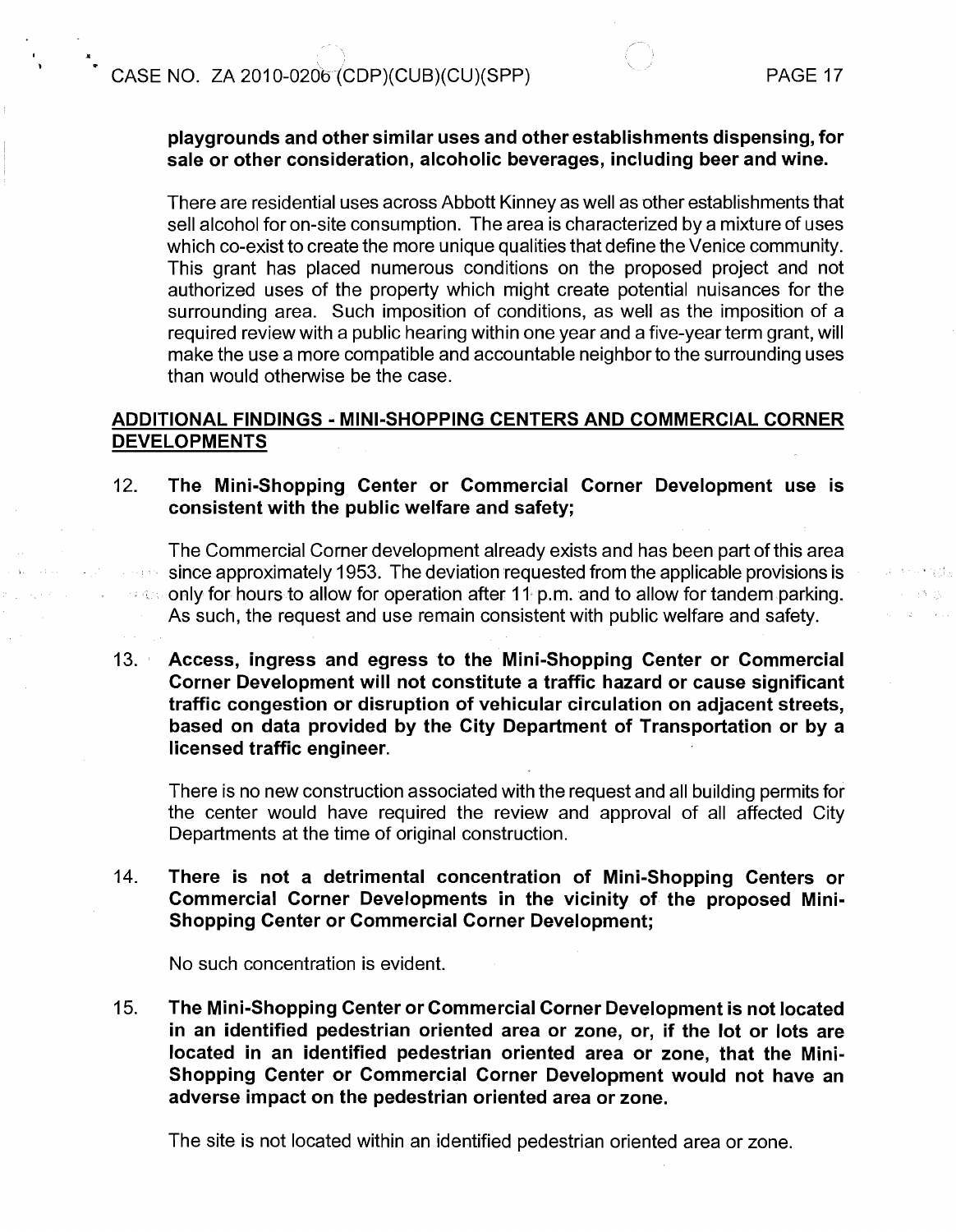(I **I** 

الأفوار فالمتعارض والمحافرات سياري والمراجع والمحارب

Report Follows

 $\langle \cdot, \cdot \rangle$  .

 $\overline{\phantom{a}}$ 

# **FINDINGS -VENICE SPECIFIC PLAN PROJECT PERMIT COMPLIANCE REVIEW**

# 16. **The project is compatible in scale and character with the existing neighborhood, and would not be materially detrimental to adjoining lots or the immediate neighborhood.**

The site is improved with a one-story building which includes office and retail space. The request will not result in any physical additions to the building but will consist of  $\overline{a}$  interior tenant improvements and the addition of an outdoor patio. The grant will not result in a development that is incompatible in scale and character with the existing neighborhood. As conditioned, the project would not be detrimental to adjoining properties in the vicinity.

# 17. **The Venice Coastal Development Project is in conformity with the certified Venice Local Coastal Program.**

The subject property is designated for Limited Industrial land uses with corresponding zones of MI, MRI and P and Height District No. 1-0. The proposed project is consistent with the intent and purposes of the Land Use Plan and the Specific Plan, which are part of the Venice Coastal Program. The proposed restaurant is in conformance with applicable development standards of the Venice Coastal Specific Plan (Ord. No. 175,693), Section 10, G (Southeast Vertice and a Subarea) as follows: الهابة الأستاني  $\sim 10^{11}$ 

and the control will be performed to the compact

# **Southeast Venice Subarea:**

- a. **Density**  The subject application entails a proposed restaurant with a patio addition which does not result in changes to any density as the matter does not involve any addition or modification of any dwelling units.
- b. **Height** The Southeast Venice Subarea, in which the property is located, permits a maximum height of 25 feet for flat-roof buildings or 30 feet for projects with varied rooflines. The proposed project will not result in a change to the height of the existing building on the site.
- c. **Access**  Driveways and vehicular access to Venice Coastal Development Projects shall be provided from alleys, unless the Department of Transportation determines that it is not feasible. The subject application does not affect access to the property nor does the request fall within the definition criteria in the Specific Plan of a Venice Coastal Development Project.
- d. **Parking** All required parking will be provided on-site. The applicant has worked with the Department of Building and Safety to determine the required parking count which was noted to be 14 parking spaces excluding two grandfathered parking spaces. A minimum of 14 spaces will be provided onsite

# 18. **'The applicant has guaranteed to keep the rent levels of any Replacement Affordable Unit at an affordable level for the life of the proposed project and to**